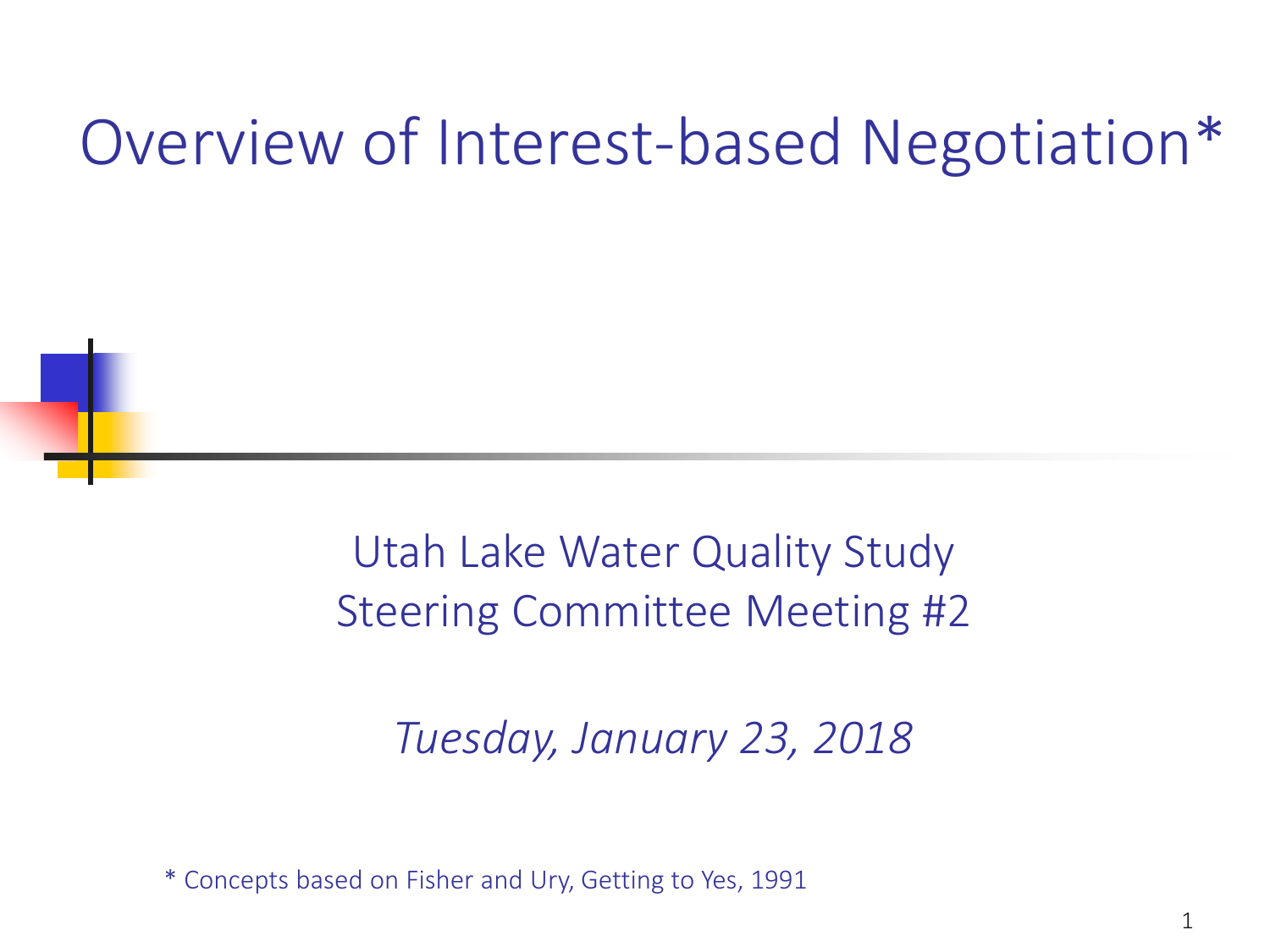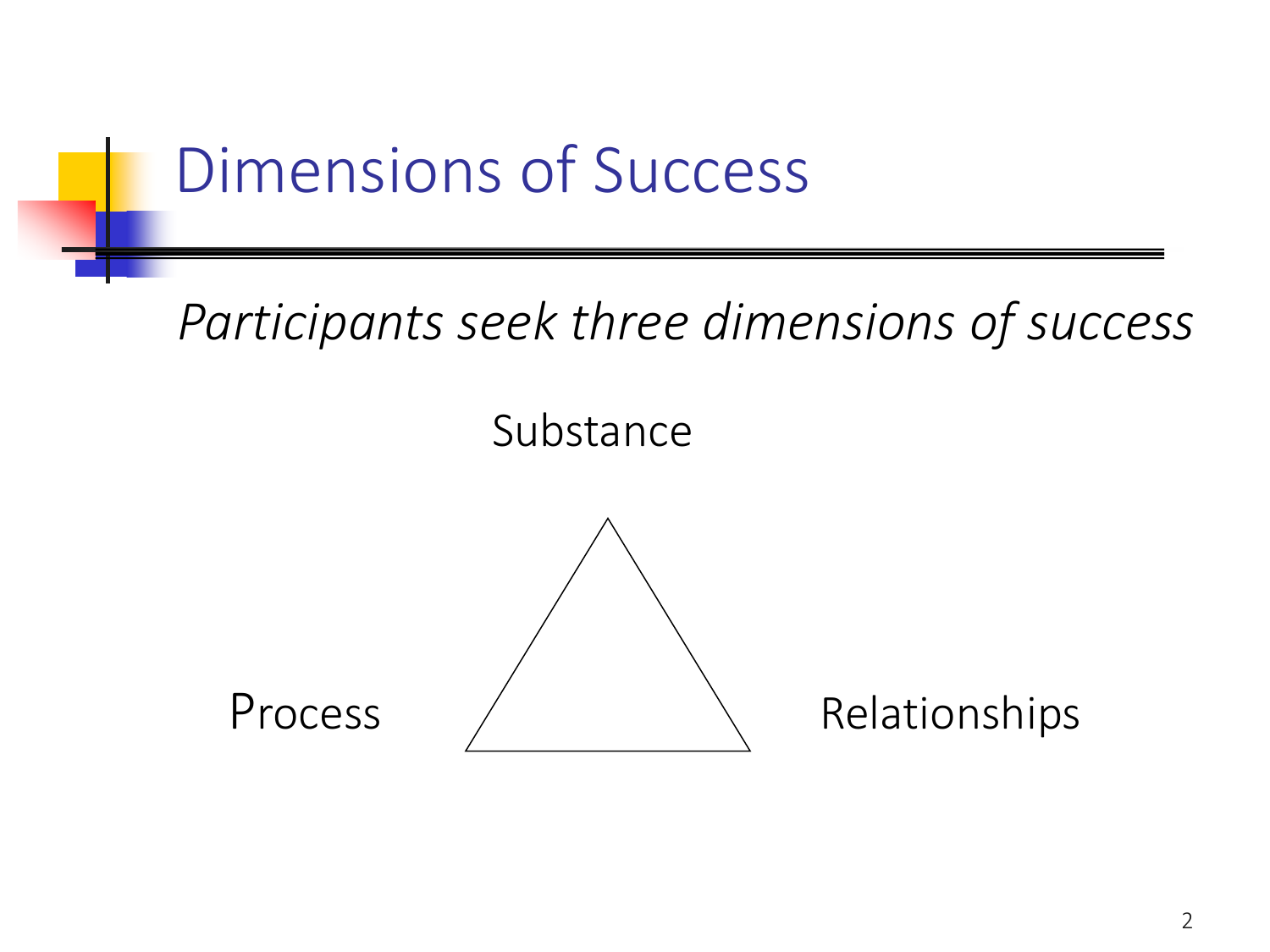#### Relationships Matter

- **Be inclusive**
- Check assumptions ask questions and listen with respect
- **Talk about values**
- Get to know one another as individuals
- Separate the people from the problem

*"Communication is about who is listening, not who is talking…." Anonymous*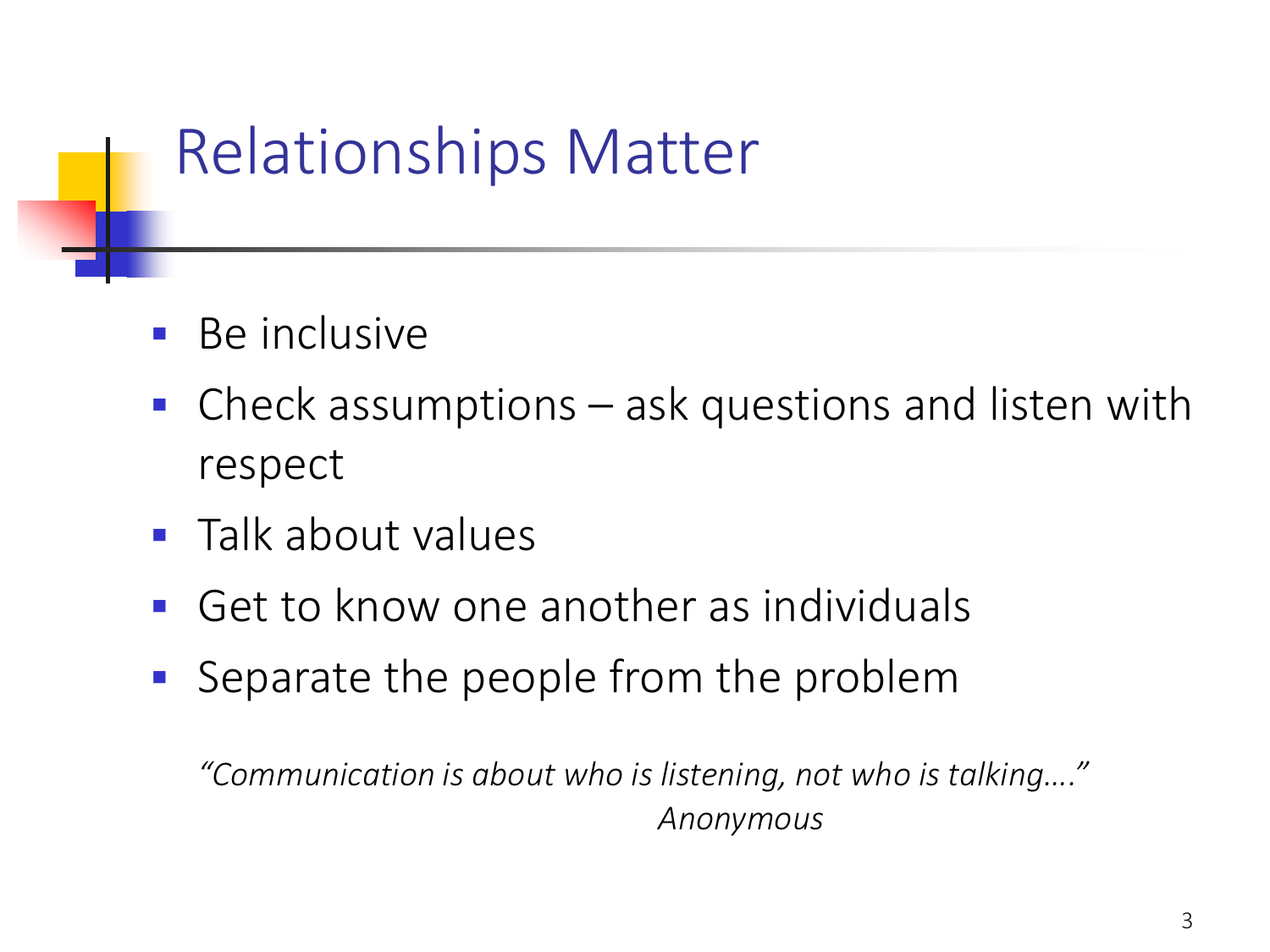

- **Nake decision making transparent**
- Negotiate the process choices
- **Build agendas cooperatively**
- **Level the playing field for all participants**
- Define fairness and adhere to the definition
- Balance competing interests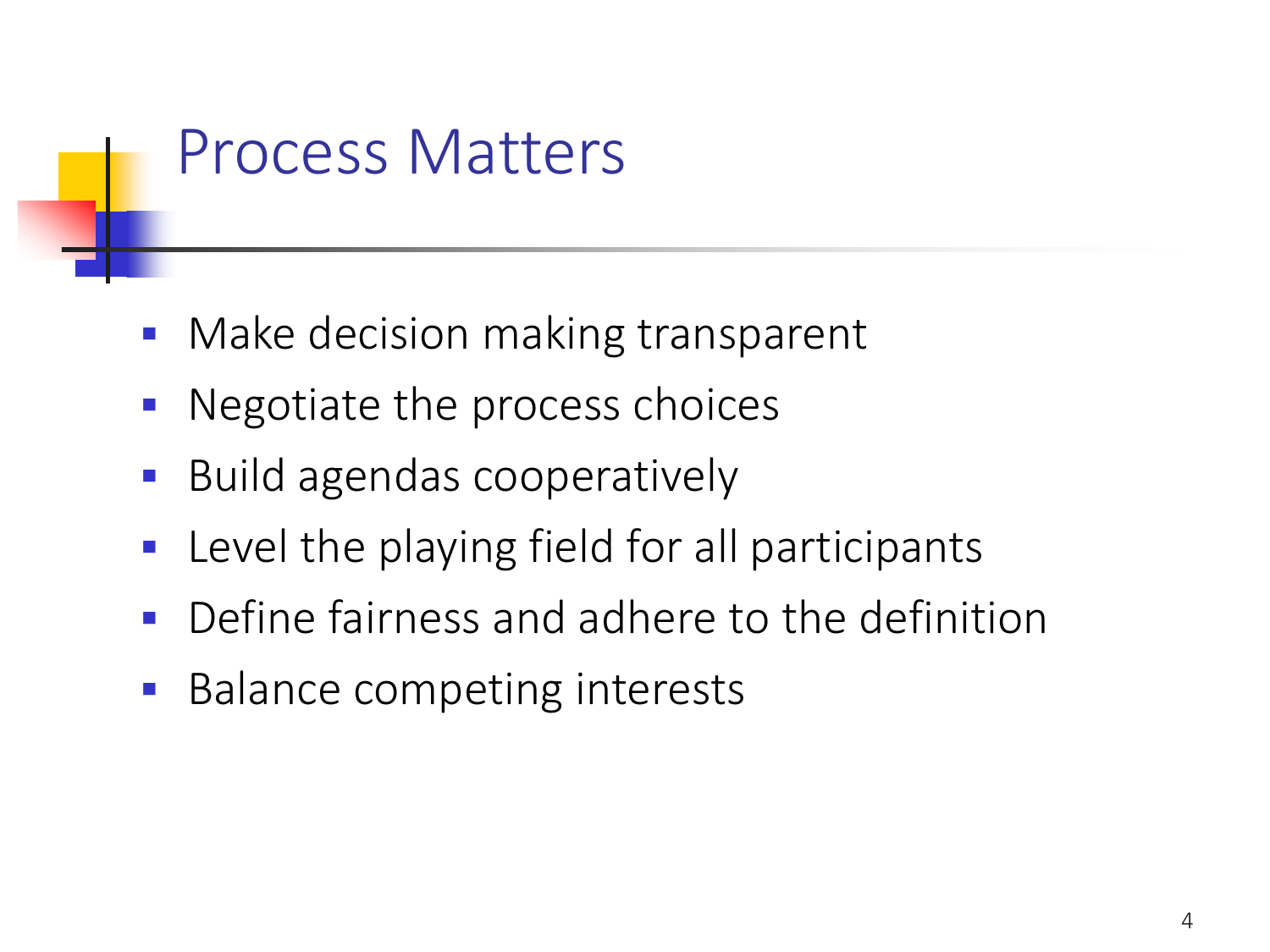#### Substance Matters

- **Invest in sound information and analysis**
- **F** Focus on interests not positions
- Seek options with joint gains
- Participants won't settle for less than they could achieve without an agreement (BATNA)
- **Plan for implementation**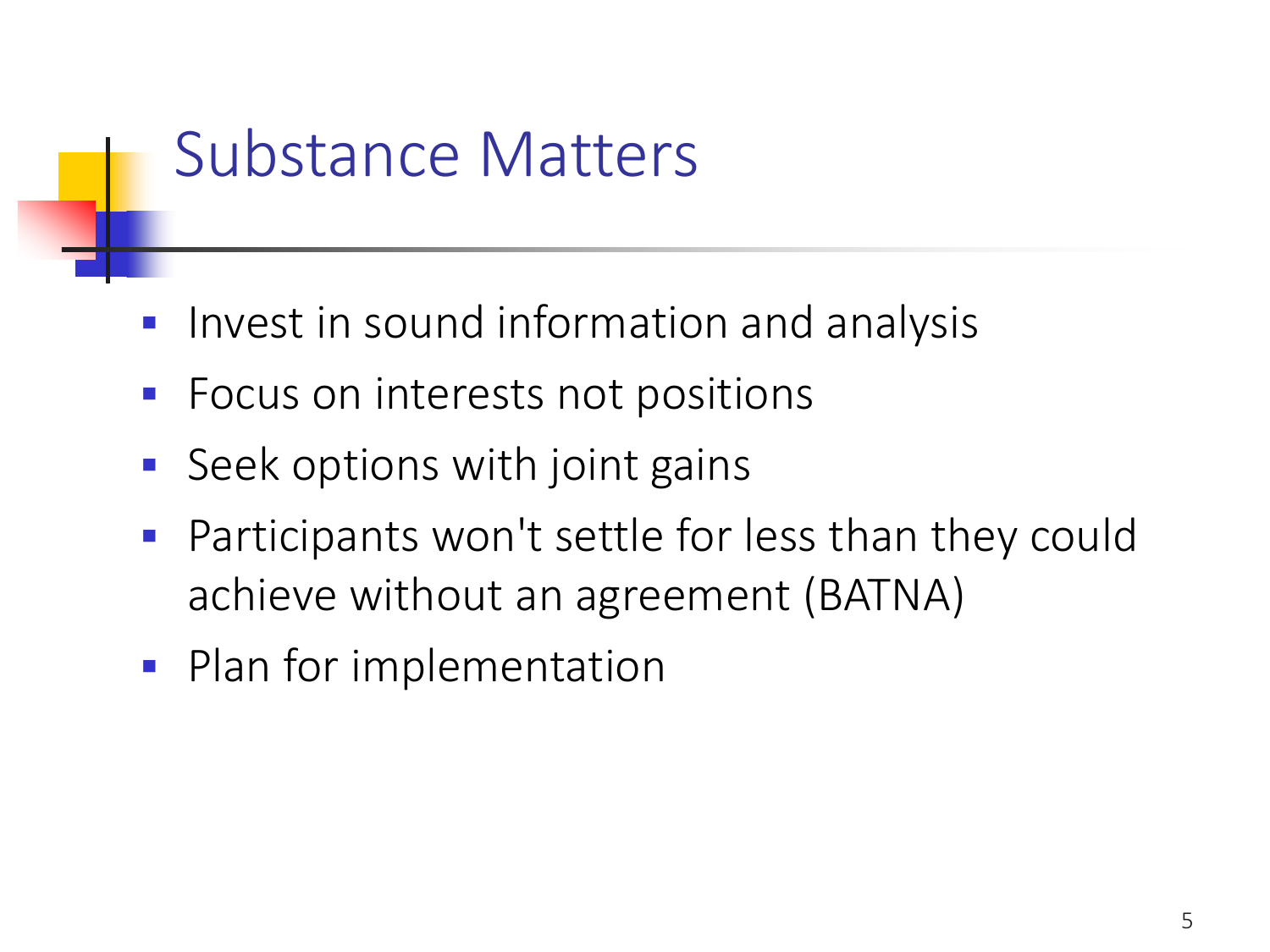Successful Collaboration on Data Questions

*The three dimensions of satisfaction apply to data needs:*

- Substance What data are collected?
- **Process Consultation about how data are** collected and how information is used?
- Relationship Respectful inclusion in the decisions about what questions are asked and how they are answered?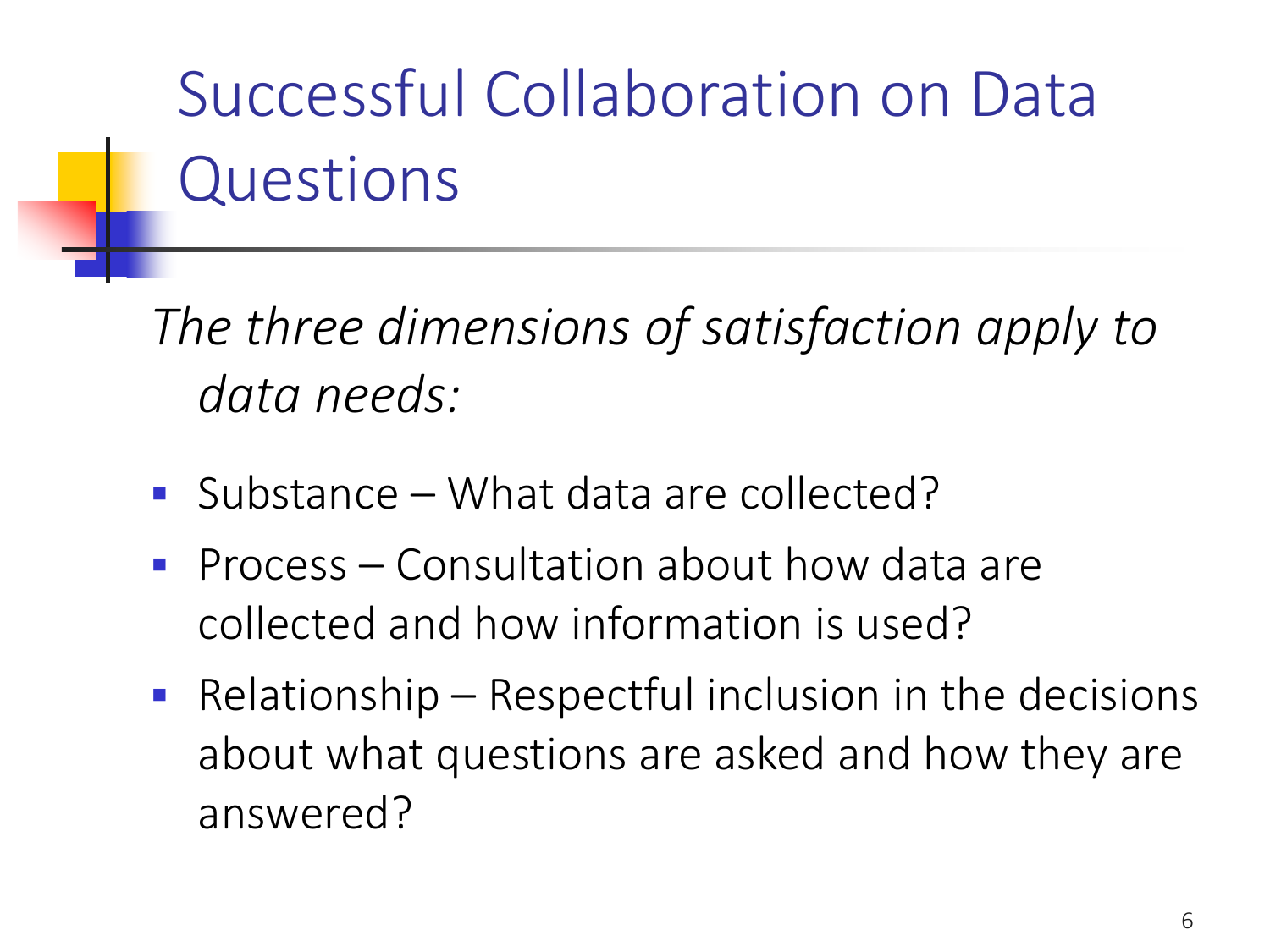Interest-based Negotiation: Basic Concepts

- Focus on Interests
- 2. Understand Best Alternative to a Negotiated Agreement (BATNA)
- 3. Don't Get Locked In: Consider Multiple Options
- 4. Use Objective Criteria And Standards To Persuade
- 5. Elevate Options that Provide Joint Gain
- 6. Build Implementable Agreements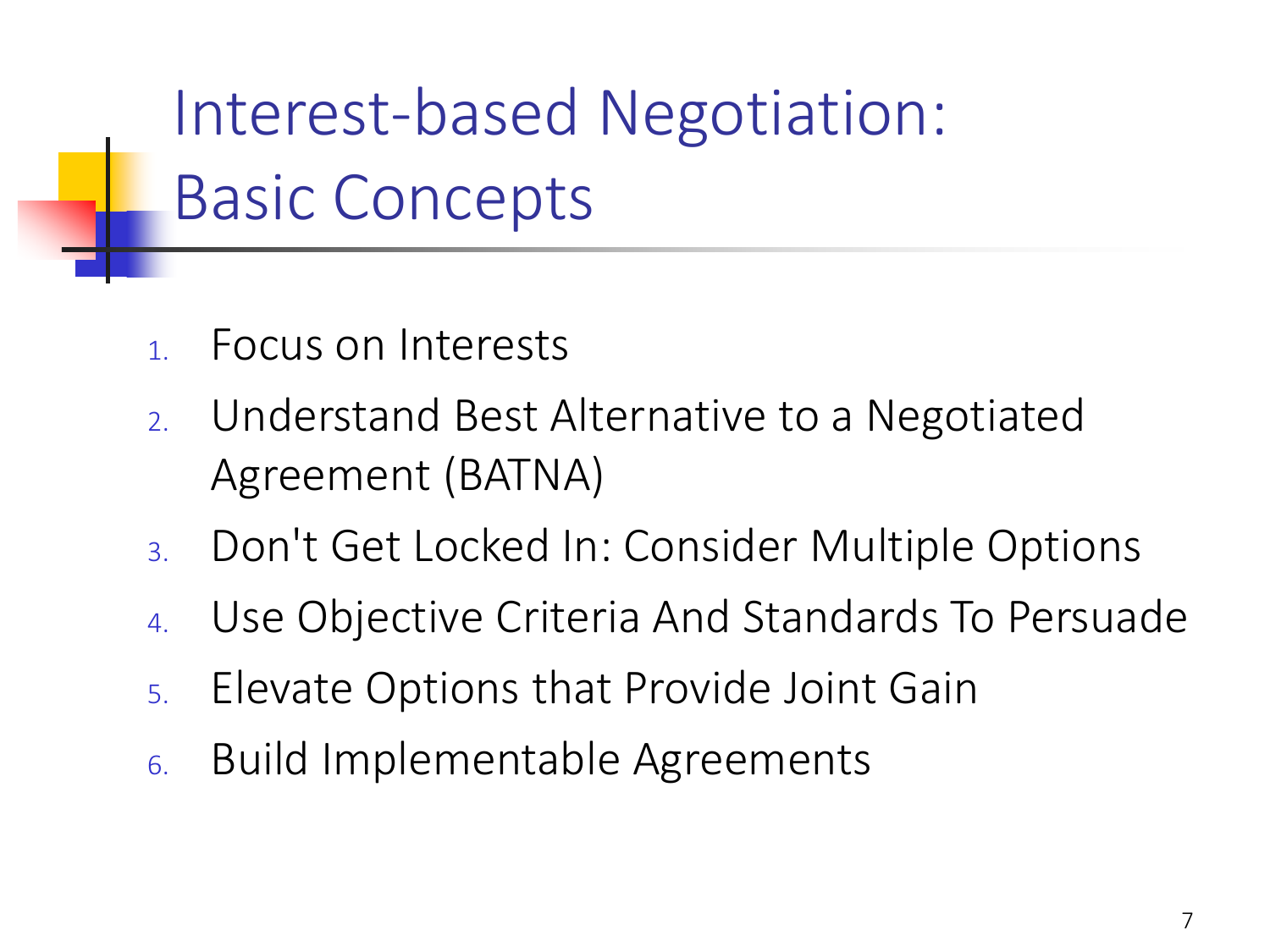#### Focus on Interests

- **Distinguish among issues, positions, and** interests.
- **Important to know your interests and** others' interests so can craft solutions that meet your interests and theirs (so they can agree with it)
	- **Ask WHY? WHY NOT?**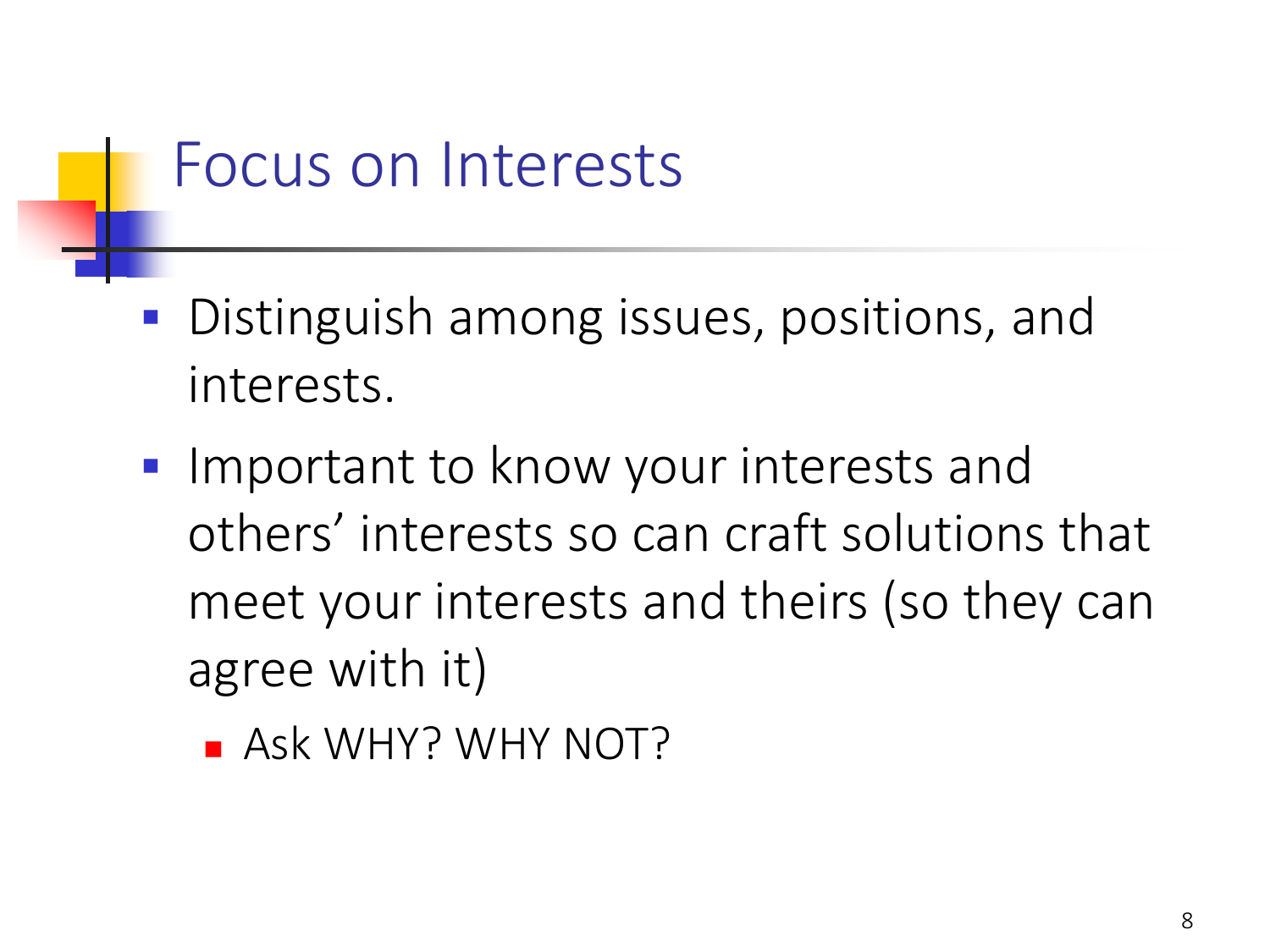Understand BATNA (Best Alternative to a Negotiated Agreement)

- Results matter.
- Don't settle for less than you could achieve without an agreement.
- Analyze and understand your BATNA.
- Seek to improve BATNA.
- Seek to understand the other parties' BATNA's.
- Seek to persuade others that their BATNA is not as good as they think.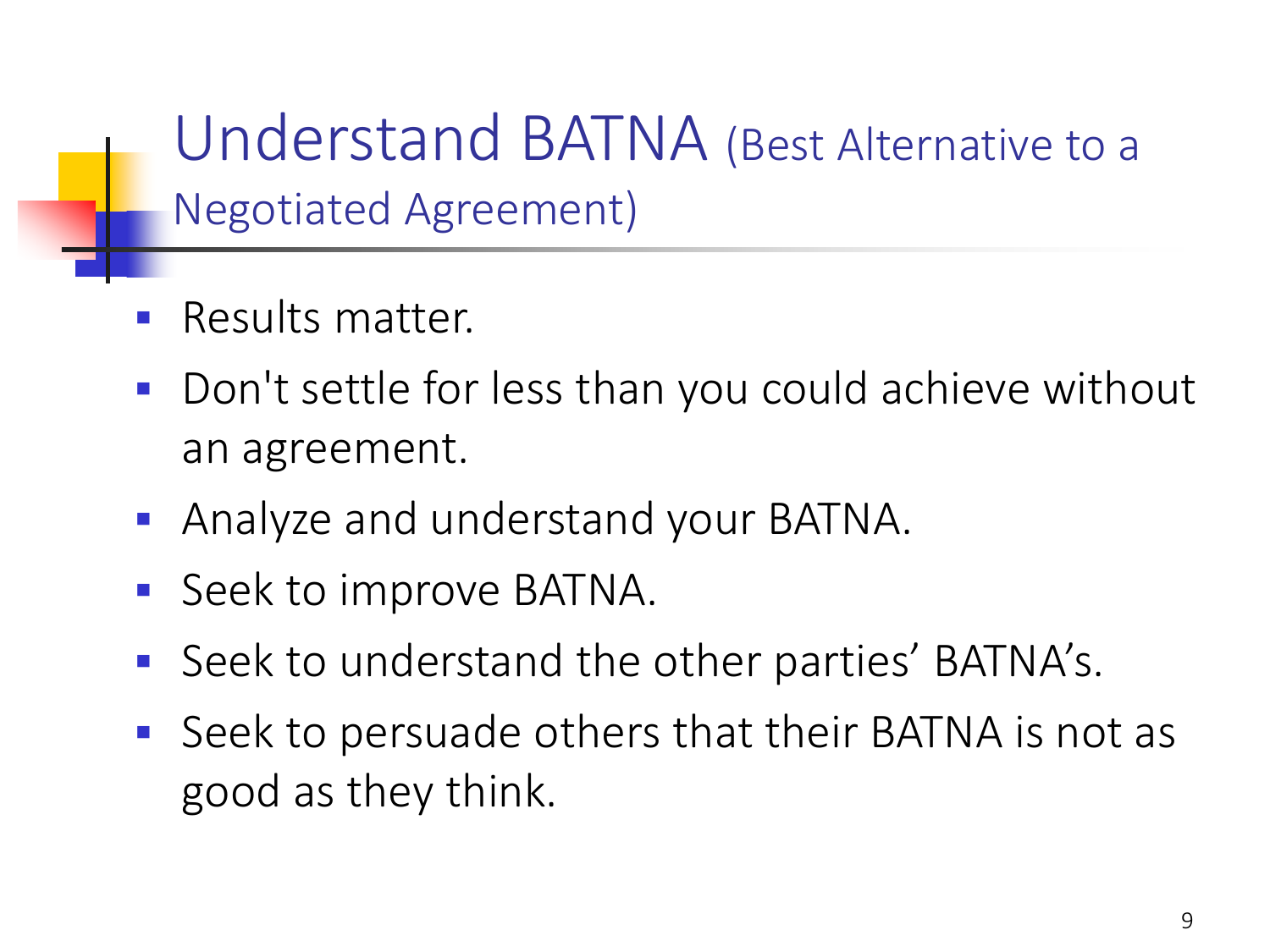Don't Get Locked In: Consider Multiple Options

- Be creative and diagnostic.
- Set aside brainstorming time (separate inventing from deciding).
- Keep options on the table as long as possible.
- Combine and recombine elements of multiple options that help meet interests and create mutual gains.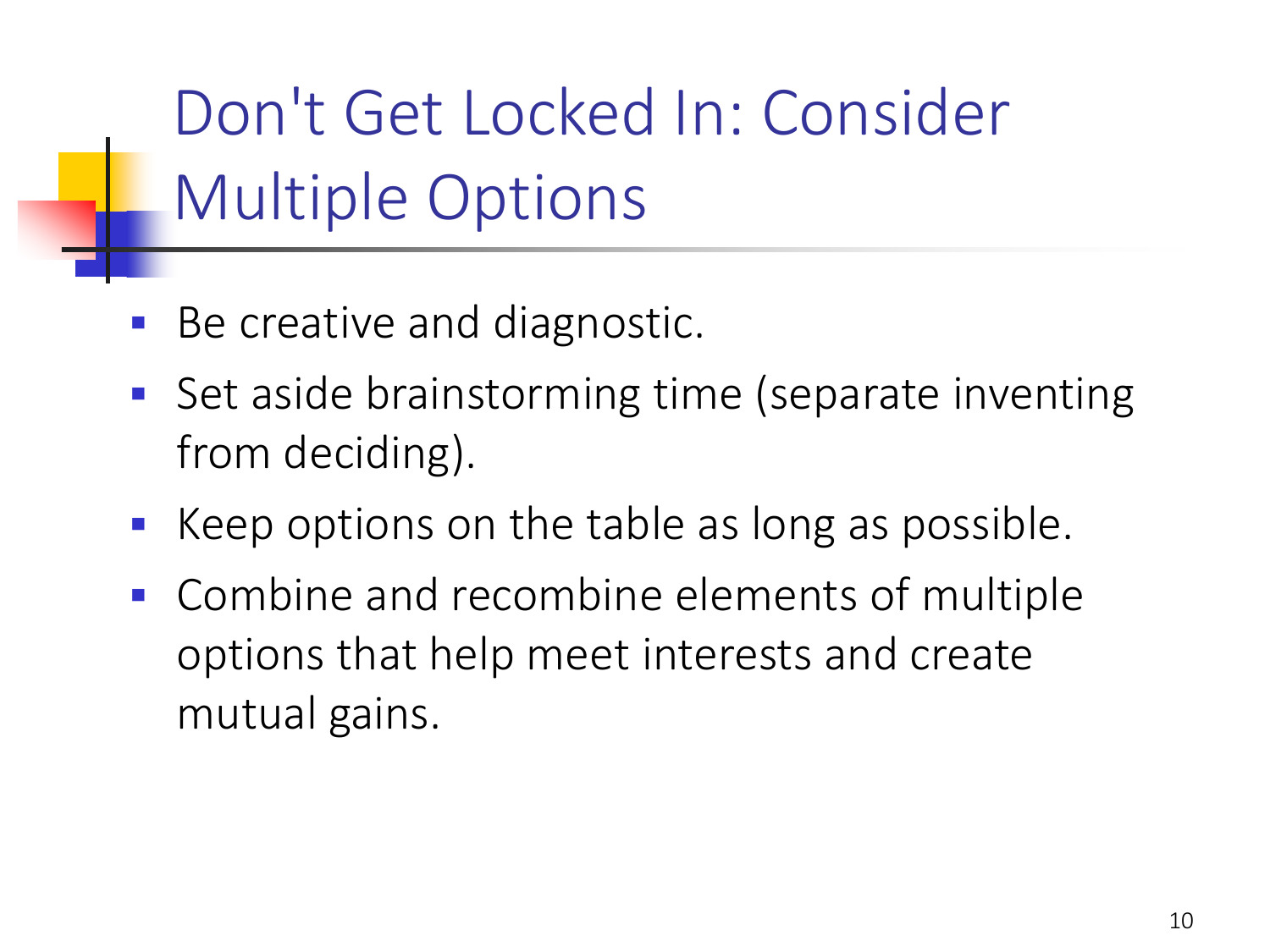Use Objective Criteria and Standards to Persuade

- **Rely on fair standards.**
- **Negotiate fair procedures.**
- **Frame each issue as a joint search for** objective criteria.
- **Reason objectively and be open to reason.**
- **Never yield to pressure, only to principle.**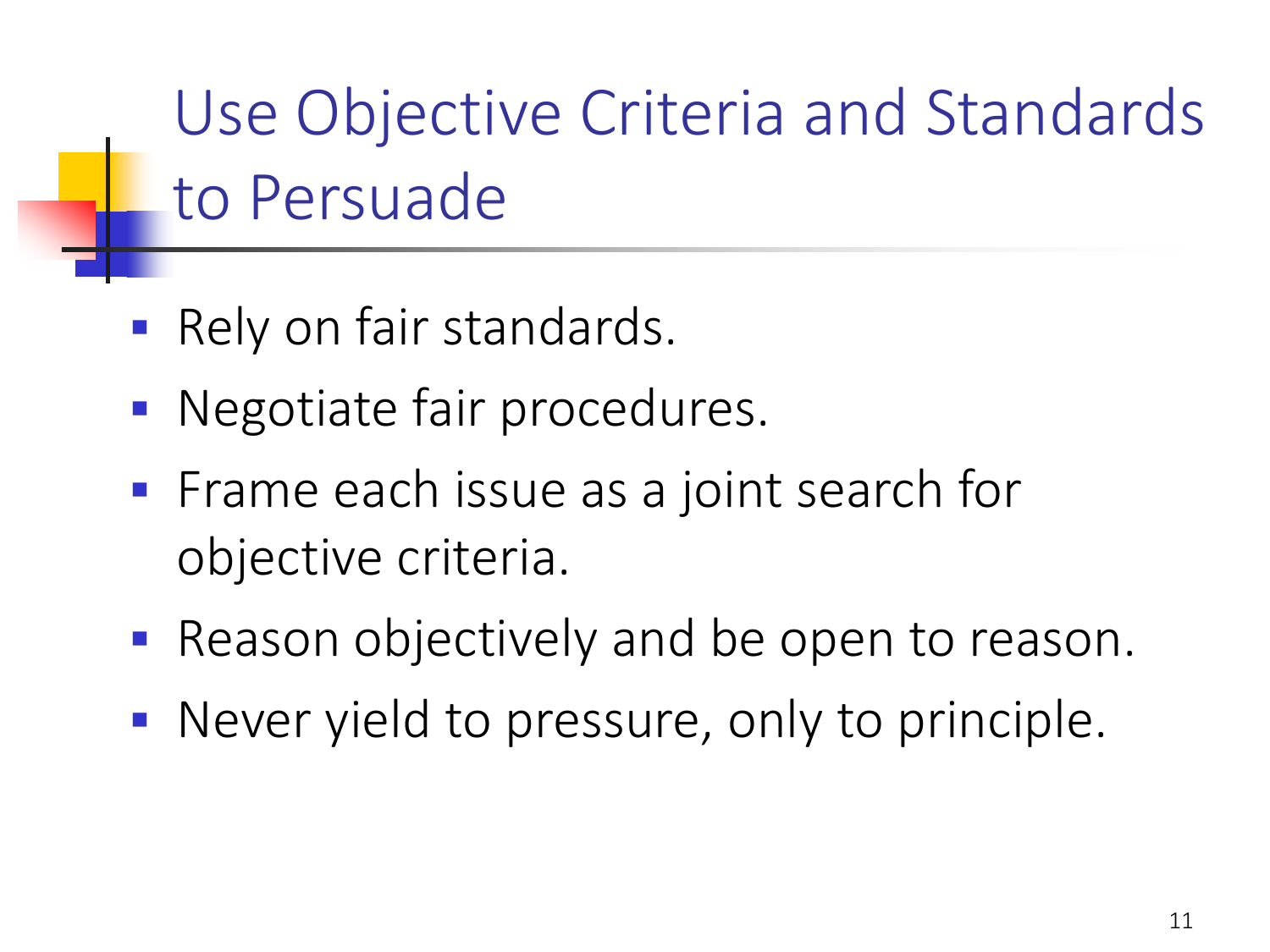# Elevate Options that Provide Joint Gain

- **Share information about interests** 
	- **Ask about each other's interests**
	- Identify common interests
	- **In Identify differences**
- Seek to achieve as many of your interests as you can, while ensuring others achieve more than they can outside the venue
- **Seek to build solutions that amplify common** interests and that bridge differences
- **Preserve ability to negotiate future problems.**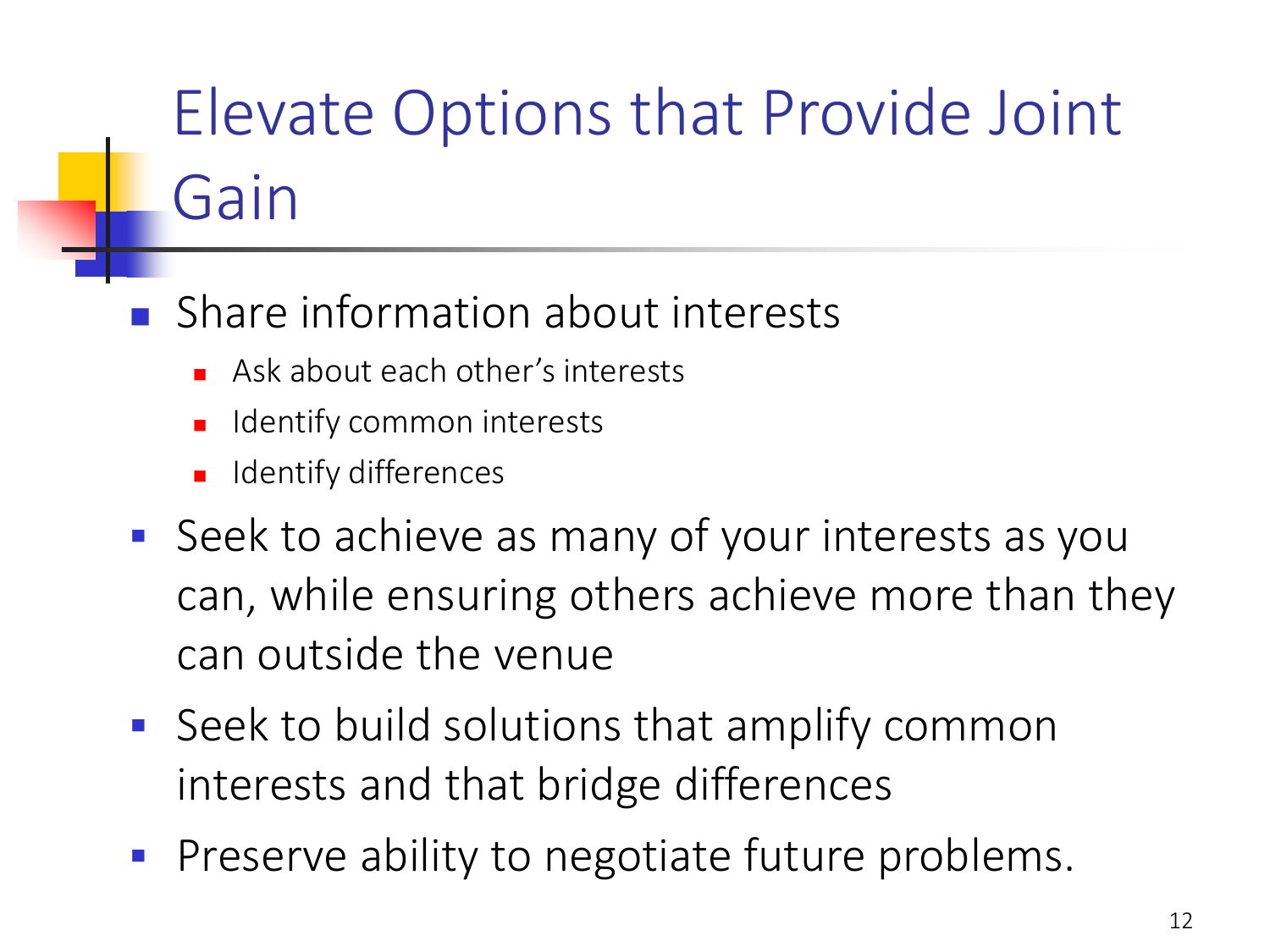## Build Implementable Agreements

- Interests satisfied
- Technically sound scientifically/legally
- **Feasible politically/financially**
- **Incentives reinforce compliance**
- Able to be reopened